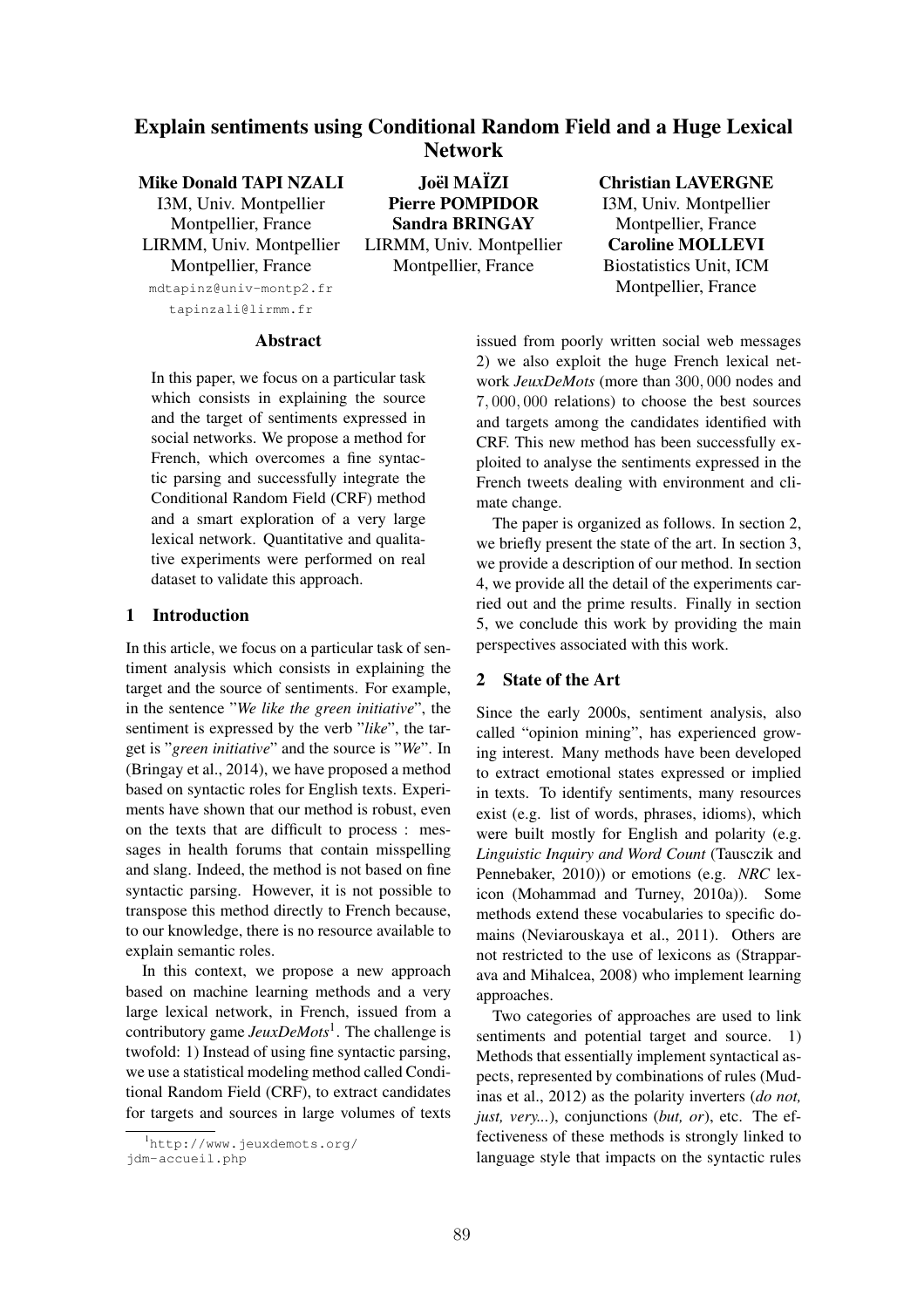to take into account and are not adapted to social web texts. 2) Methods that are based on different distance computations between words denoting sentiments and potential targets and source (as the proximity (Hu and Liu, 2004) or the position in the syntactic tree (Wu et al., 2009)). There are also many hybrid methods (Ding and Liu, 2007). In (Bringay et al., 2014), we proposed an efficient approach for English texts that requires a resource *FrameNet*<sup>2</sup> and the *SEMAFOR* parser  $3$  for explaining the semantic roles. To our best knowledge, such a resource does not exist in French. Consequently, we have proposed a method combining learning approach to find targets and sources candidates and a smart exploration of a large French lexical network to select the best one.

To choose the best candidate, we use the *Games with a purpose JeuxDeMots*, created in 2007 (Lafourcade and Joubert, 2012), to build a huge lexical network for french. For example, the game asks the player ideas associated with term *climatic change*. The player freely associate terms such as *bear*. Other players have already faced the same term. The player wins credits if the proposed term has already been proposed by another player. The more the proposal is specific, the more points he obtains. The lexical network generated with this game is a directed graph, with terms (nodes) and typed and weighted relations (edges) between the terms. There are more than 50 types of relationships. To weight the edges, *JeuxDeMots* is based on crowdsourcing. Each relation is weighted by a *strength of association*, denoted *Cjdm* representing the number of players who have associated two terms by the same relation. A first challenge is to explore the network to link terms in the sentences (sentiment and target/source) and explain these relations. The second challenge will be to exploit this very large network that includes more than 300000 terms and more than 7000000 relations.

### 3 Methods

The method is organised into 3 steps :

Step 1: Corpus. The corpus we used and annotations have been made in the Ucomp project<sup>4</sup>. These tweets deal with climate change. Table 1 and 2 present detailed statistics on the corpus.

Step 2: candidates generation with CRF. The CRF model was developed with domain indepen-

| <b>Class</b> |      | Learning step | Test |      |  |
|--------------|------|---------------|------|------|--|
|              |      | $\%$          | #    | $\%$ |  |
| Source       | 2448 | 31            | 1057 | 31   |  |
| target       | 1875 | 24            | 804  | 24   |  |
|              |      |               |      |      |  |
| <b>Total</b> | 7867 | 55            | 1861 | 55   |  |

Table 1: Distribution of *source* and *target* in the corpus used

dent surface and lexical features for the text tokens:

- The original token from the text (word form);
- *•* Surface features: capitalization of the token (all in upper/lower case, combination of both), and punctuation mark in the token (PUNCT, NO PUNCT);
- *•* Lexical features: *n*-grams, number of consecutive repeats. Token frequency was computed based on the entire training corpus.
- Brown clustering: we used Percy Liang's implementation of Brown clustering (Brown et al., 1992), which is an HMM-based algorithm. In our work, we partition words into a base set of 100 clusters, and induces a hierarchy among those 100 clusters.
- *•* Emotion lexicon: We built semiautomatically a new lexicon of French sentiments (Amine et al., 2014) by translating and expanding the English NRC lexicon (Mohammad and Turney, 2010b). This lexicon is free to download  $5$ . For each tokens, the corresponding feature takes the value "Yes" if the token appear in the lexicon and "No" otherwise. As a *source* and a *target* are usually surrounded by a sentiment token, we also consider the apparition of the sentiment in the neighborhood of the token (e.g. two tokens before or after the current token).

We experimented with standard tokenization (provided by TreeTagger) and custom tokenization (Tapi-Nzali et al., 2015) of French TreeTagger by

fndrupal/home 3 http://demo.ark.cs.cmu.edu/parse 4 http://www.ucomp.eu/ 5 http://www.lirmm.fr/˜abdaoui/FEEL. html

<sup>2</sup> https://FrameNet.icsi.berkeley.edu/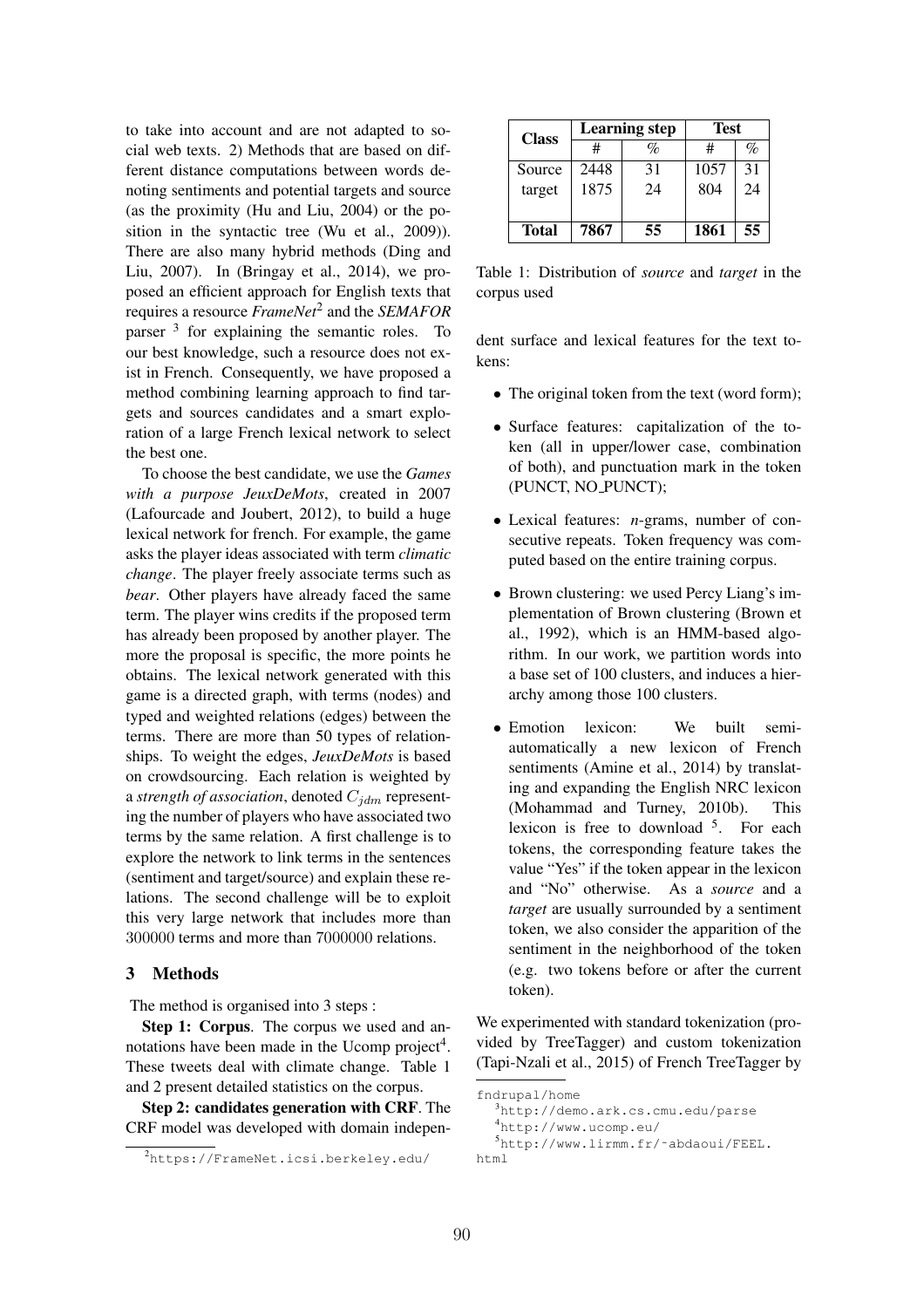adding some segmentation rules (e.g. apostrophe : *l'image* is segmented into *l'* and *image*).

Step 3: Lexical network construction of each sentence. The purpose of this step is to extract a part of the lexical network *JeuxDeMots* representing the relationship between the meaning of the word and the candidates identified in Step 2. The intuition of the algorithm is the following one. We cross the lexical network from node to node. We stop when we no longer encounter new words or if we reach a maximum depth. Two other constraints are used to limit the expansion of the graph.

Constraint 1. To consider only the parts of the network related to our topic (environment and sentiment), we expand a node to another if the new one belong to these two predefined lexical fields chosen via Larousse thesaurus<sup>6</sup>. If there is no node in the lexical field, we expand to all neighboring nodes.

Constraint 2. We use the *association strength*  $C_{idm}$  weighting the edges and consider only the relations frequently instantiated by players. A threshold is set by default.

Step 4: Identification of shortest paths. The objective of this step is to identify in the graph generated in step 3, the paths that must correspond to a compromise between the shortest paths, with a little depth, most reliable according to *strength of association*  $C_{jdm}$ . We have therefore redefined weights  $w_{rt}$  to foster some relationships like synonymy or significant semantic roles such as *patient* and *agent*. To identify the paths, we have adapted the shortest path algorithm and used the weights computed according to formulas 1 and 2. The weight  $w_i$  foster relationships that interest us with *wrt* while taking into account the *strength of* association  $C_{jdm}$ . In equation 1, we verify a balance between  $w_{rt}$  and  $C_{idm}$  terms. In equation 2, the term  $(n - 1)^2$  enables to penalize depth. We only consider paths which contain at least one *agent* or *patient* relationship. The path with the best score is proposed to the user to explain the link between the sentiment and the target or source.

$$
w_1 = \frac{1}{1 - \frac{1}{C_{jdm}}} + w_{rt} \tag{1}
$$

$$
w_n = (max(w_{n-1}) * \frac{1}{1 - \frac{1}{C_{jdm}}} + w_{rt}) * (n - 1)^2
$$
\n(2)

### 4 Experiments

Our experiments were carried out using 10-fold cross-validation. To do this, the training corpus was divided into 10 folds. To build our model, we need a training, development and test corpus. Cross-validation has been distributed as follows: The model is built on 8 folds, the optimization of the construction is performed on the ninth part (development) and the model evaluation performed on the last fold (test).

To perform our experiments, we use Wapiti<sup>7</sup>(Lavergne et al., 2010). It is a very fast toolkit for segmenting and labelling sequences with discriminative models. For the iterative estimation of the model parameters, we used the algorithm RPROP (Riedmiller and Braun, 1992).

Table 3 presents the results obtained by different CRF models on training set by cross validation. The features of four bests configurations are :

- Configuration 1 : Part Of Speech tagging + lemmatization + lowercase
- Configuration 2 : Part Of Speech tagging + lemmatization + lowercase + brown clustering
- Configuration 3 : All (Part Of Speech tagging + lemmatization + lowercase + brown clustering + emotion lexicon
- Configuration 4 : Part Of Speech tagging + lemmatization + lowercase + emotion lexicon

|               | <b>Training</b> | <b>Test</b> | AII     |
|---------------|-----------------|-------------|---------|
| <b>Tweets</b> | 3,001           | 1,783       | 4,784   |
| <b>Tokens</b> | 78,771          | 48,612      | 127,383 |
| <b>Source</b> | 1,131           | 604         | 1,735   |
| <b>Target</b> | 3.954           | 2.251       | 6.205   |

Table 2: Description of the corpus

The results of the evaluation are reported in terms of precision (the number of *source* and *target* correctly extracted over the total number of *source* and *target* extracted), recall (the number

<sup>6</sup> http://www.larousse.fr/dictionnaires/ francais/thesaurus/77857

<sup>7</sup> http://wapiti.limsi.fr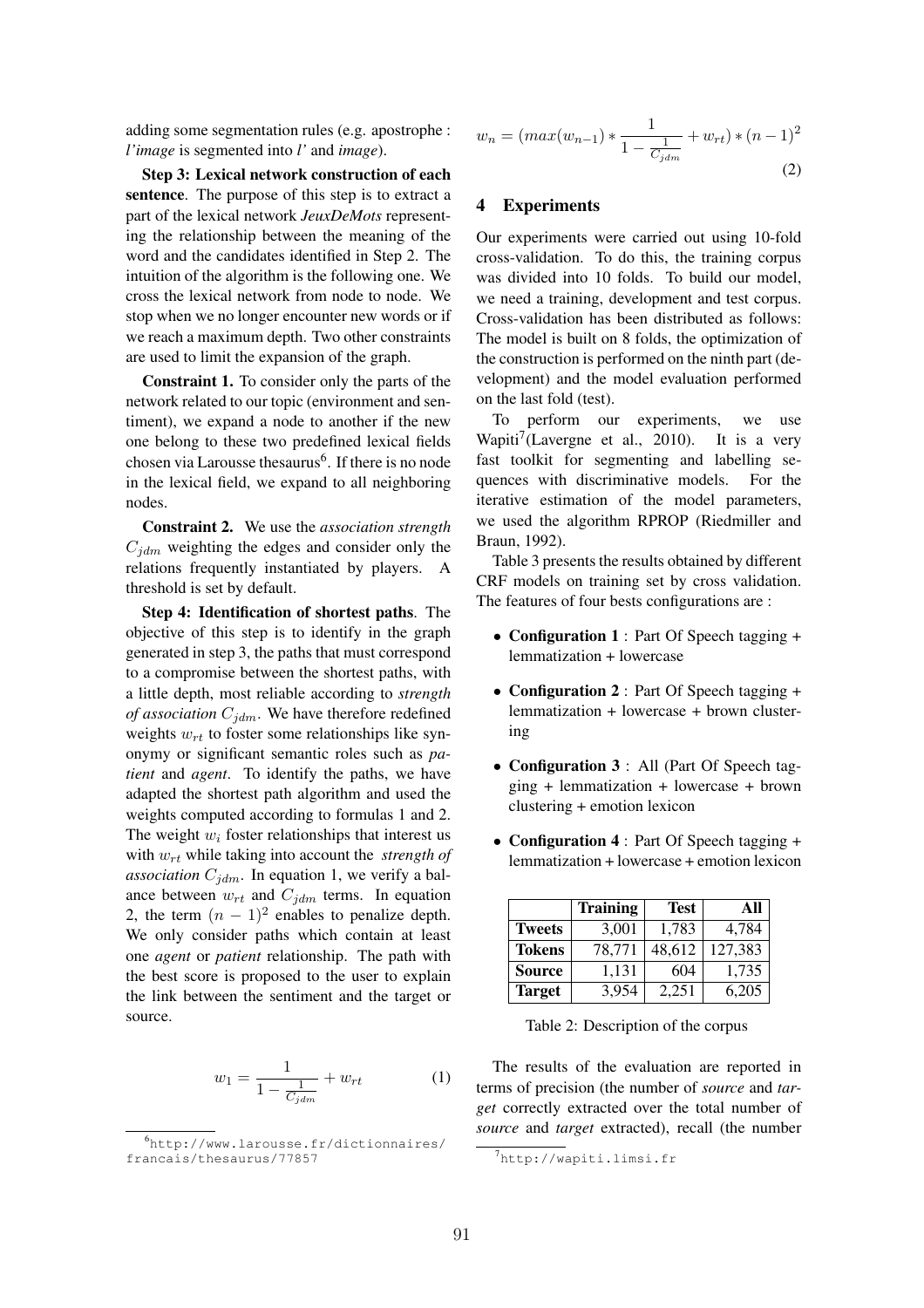|             | Test Model                                                                                       | Exact match |  |    | Partial match |  |   |
|-------------|--------------------------------------------------------------------------------------------------|-------------|--|----|---------------|--|---|
|             |                                                                                                  | P           |  | F. |               |  | F |
|             | Config 1 0.40 0.27 0.32 0.76 0.52 0.62                                                           |             |  |    |               |  |   |
| Corpus used | $\left[\overline{\text{Config}}\, 2\right] 0.39\, 0.26\, 0.31\, \left 0.76\, 0.52\, 0.62\right $ |             |  |    |               |  |   |
|             | Config $3 0.40\;0.25\;0.30 0.77\;0.48\;0.59 $                                                    |             |  |    |               |  |   |
|             | Config 4 0.40 0.24 0.30 <b>0.78</b> 0.47 0.59                                                    |             |  |    |               |  |   |
|             |                                                                                                  |             |  |    |               |  |   |

Table 3: Evaluation of *source* and *target* extraction in French tweet corpus.

| <b>Class</b>                                                       | Exact match |   |    | Partial match |   |                                 |
|--------------------------------------------------------------------|-------------|---|----|---------------|---|---------------------------------|
|                                                                    |             | R | E. | P             | R | E                               |
| SOURCE 0.64 0.38 0.48 0.76 0.45 0.57                               |             |   |    |               |   |                                 |
| $\textbf{TRRGET}\vert 0.34\ 0.20\ 0.25\vert 0.79\ 0.47\ 0.59\vert$ |             |   |    |               |   |                                 |
| $\mathbf{All}$                                                     |             |   |    |               |   | $0.40$ 0.24 0.30 0.78 0.47 0.59 |

Table 4: Results of best model on the test corpus

of *source* and *target* correctly extracted over the total number of *source* and *target* marked the corpus used) and F-measure (the harmonic average of precision and recall). We show two types of results. the first is the results achieved by *Exact match* and the second by *Partial match*. We consider that there is an *Exact match* when the tokens obtained with our model match exactly those of the standard test annotation and we consider a *Partial match* when the obtained token are included. For example, *governor* partially matches *The governor*. Overall, with *Exact match*, configuration 1 is the best performing configuration. Results show that, we performed a good results with *Partial match.* Compared to other configurations, configuration 4 gives the best results on precision ( Precision 0.78), and configuration 1 and 2 give the same results and the best results on recall and F-measure (recall 0.52 and F-measure 0.62). Contrary, with the sentiment lexicon as feature, we increase precision, decrease recall and f-measure. Brown Clustering is good feature if we want to have a good precision.

If CRF is relevant for extracting target and source candidates, how can we link them to the sentiments also expressed in the sentences? In figure 1, a sentence is annotated after the exploration of the lexical network. Sentiment tokens are represented by red points. Target and Source obtained with CRF are colored (in blue and yellow). Arrows correspond to the paths identified in the network. The more the arrow is thick the more the path is valuated.

### 5 Conclusions and Future Work

A combination of CRF and huge lexical network exploration seems promising for explaining sentiments in social networks. By experimenting with the CRF model, we found that the results varied depending on the features. The best results are obtained with the features: *lemmatization, cluster ID and Part Of Speech tagging*.

The first advantage of this method is that we can detect multiple tokens (e.g. *parc eolien terrestre*, *La France*). Another advantage of this method is that it is efficient even if the sentence contains misspelling. For example, the system identify *modèle de dévelopement durable* (sustainable development model) even if the word *developement ´* is misspelled. Finally, the main advantage of this contribution is not to restrict sentiment, source and target identification to the case in which sentiment word is present. Indeed, in most cases people express sentiments implicitly without using these sentiment words. An emotion cannot be limited to something a person feels about a fact and not the sentiment that a person expresses about this fact. Thus, it could be common to explicitly express sentiments about things, but it is more common to feel emotions without expressing them explicitly. Our method take into account this fact and try to identify source and target beyond the explicit cases.

The principal limitation of our method is the length of the sentences in the considered corpora (size of the tweets). In many sentences, there is no source or no target. Results are significantly reduced. Moreover, a quantitative study has to be performed on step 3 and 4 to evaluate the quality of the computed relations between sentiment and targets/sources.

Prospects associated with this work are numerous. First, in this work we focus only on the targets/sources expressed in sentences and we now have to focus on inter-sentence relationships at paragraph level. In future work, we are going to use the best model we obtained on health forum messages with longer sentences. We will also compare our method to identify relations between sentiments and source/target with the methods of the state of the art. We will also adapt CRF to extract directly relations. Finally, we will present to users the part of the network used to identify relations in order to help their interpretation